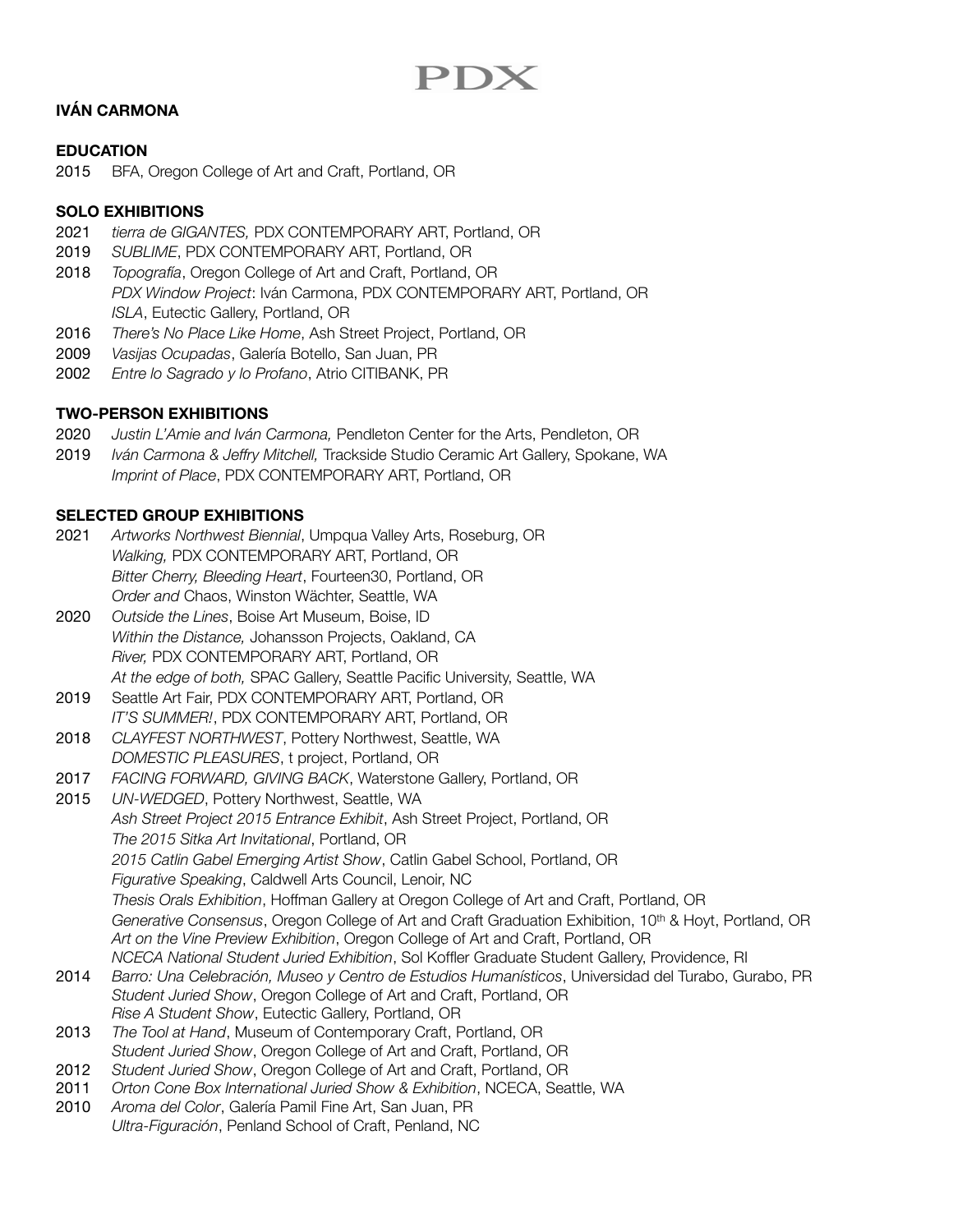*De Papel y De Barro*, Galería 778, San Juan, PR

*La Hoja*, Galería Botello, San Juan, PR

- 2009 Cuarta Trienal Internacional Mosaico Cerámico "*Elite Tile*", Museo de Arte Moderno, Santo Domingo, República Dominicana
- 2007 *Colectiva*, *Pequeño Formato*, Galería Botello, San Juan, PR *1st Biennial Concordia Continental Ceramics Competition*, St. Paul, MN *Producto de los talleres de escultura en cemento, 2da Bienal de la Escultura en Concreto,* Museo de Arte de Caguas, PR
- 2004 *Premio Casa Candina de la Cerámica Contemporánea Puertorriqueña*, Museo de Arte Contemporáneo, PR *El Árbol de Navidad de los Artistas*, Museo de Arte Contemporáneo, Santurce, PR *El Cuerpo Humano en la Cerámica*, Galería de Arte, UPR Mayagüez, PR *Todo Corazón*, Mon Petit Art Gallery, San Juan, PR
- 2002 *Elite Tile, Segunda Trienal Internacional Mosaico Cerámico*, Museo de Arte Moderno, Santo Domingo, República **Dominicana**
- 2001 *Intercambio 3: Cerámica en Pequeño Formato*, Museo de Arte Contemporáneo, Santurce, PR
- 2000 *Vasija del Nuevo Milenio*, Mon Petit Art Gallery, San Juan, PR
- 1999 *Certamen de Artes Plásticas*, Ateneo Puertorriqueño, San Juan, PR *Intercambio 3: México, Puerto Rico y Venezuela, Cerámica en Pequeño Formato*, Museo Jacobo Borges, Caracas, Venezuela
- *Certamen de Artes Plásticas*, Museo Casa Roig, Humacao, PR
- 1997 *Intercambio 3: México, Puerto Rico y Venezuela, Cerámica en Pequeño Formato*, Centro Cultural Alfa, Monterrey, México

## **AWARDS AND HONORS**

- 2021 First Place, *Artworks Northwest Biennial*, Umpqua Valley Arts, Roseburg, OR
- 2020 Grant, Support Beam, Regional Arts & Culture Council (RACC), Multnomah County, OR Hallie Ford Fellowship Award, The Ford Family Foundation, Roseburg, OR
- 2015 NCECA Undergraduate Award For Excellence The Studio Potter Undergraduate Merit Award
- 2014 NC Huntley-Tidwell Scholarship, Penland School of Crafts, Penland, NC Best of Show, Oregon College of Art and Craft Student Show, Oregon College of Art and Craft, Portland, OR
- 2004 Honorable Mention, Premio Casa Candina, San Juan, Puerto Rico

## **ARTIST RESIDENCIES**

2021 Artist-in-Residence, Township 10, Marshall, NC

## **SELECTED BIBLIOGRAPHY**

2021 Gifford, Ashley, "Review: Iván Carmona's "tierra de GIGANTES" at PDX Contemporary Art." Oregon Artswatch, November 5, 2021.

"Community Connection: Karl Davis and Roberta Lavadour in Conversation with Susan Murrell." Open Space, San Fransisco Museum of Modern Art. October 18, 2021.

Struthers, Renee. "Arts center welcomes ceramicist, painter for reception." East Oregonian, July 1, 2021. 2020 "2015 - 2019 CONNECTIVE CONVERSATION: Curator/Critic Tour and Lectures," University of Oregon. 2020 *New American paintings*, No. 151, Pacific Coast Issue.

Schell, David, "Semi-Finalist Presents: The Pandemic Issue" Semi-Finalist (web). April 8, 2020.

- 2019 Schell, David, "Semi-Finalist Presents: Iván Carmona" Semi-Finalist (web). December 1, 2019.
- 2018 Gallivan, Joseph. "Joseph Gallivan interviews sculptor Iván Carmona" KBOO. February 5, 2019.
- 2014 Gunter, Veronica A., ed. 500 Figures in Clay: ceramic artist celebrate the human form.Vol.2 New York, NY: Larks Books, 2014. Print.
- 2013 Cristina Córdova, "CERAMIC PUBLIC ART IN SAN JUAN." (web) January 9, 2013.
- 2009 "Ocupan sus Vasijas," no. 25, Ambiente y Color Magazine, November/December 2009 Leyra E. González Pérez, "El Nuevo Día de Puerto Rico." March 2009.

#### **PUBLIC COMMISSIONS**